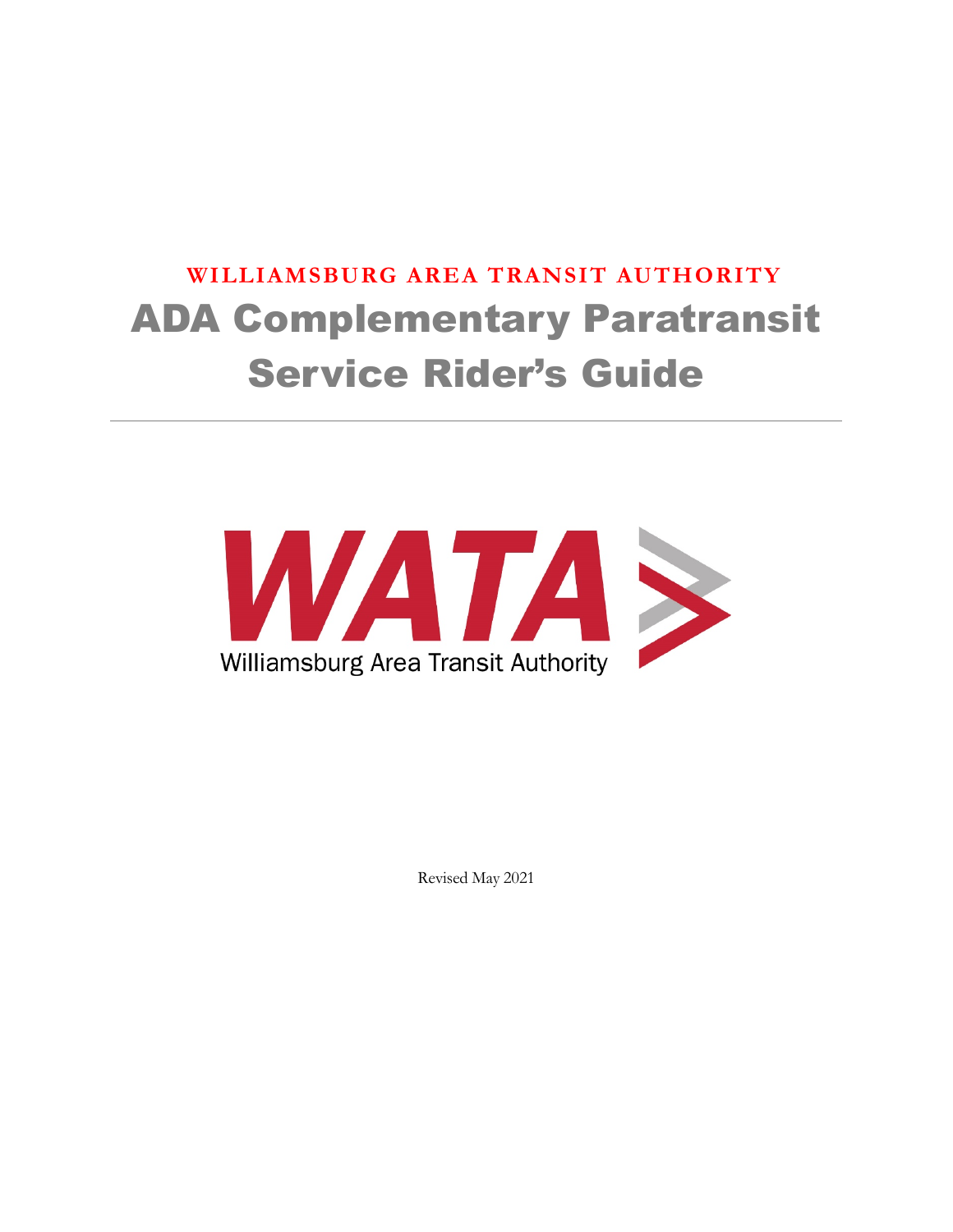# Table of Contents

| Meeting Our Customer's Travel Needs      | 3              |
|------------------------------------------|----------------|
| Accessible Fixed-Route Service           | 3              |
| Paratransit Service                      | 3              |
| How to Apply for Paratransit Service     | $\overline{4}$ |
| Who is Eligible for Paratransit Service  | 5              |
| Category 1 Eligible Unconditional        |                |
| Eligibility                              | 5              |
| Category 2 Eligible Conditional          |                |
| Eligibility                              | 5              |
| Temporary Disabilities                   | 6              |
| Ineligible Applicants                    | 6              |
| Service for Visitors                     | 6              |
| Recertification of Eligibility           | 6              |
| The Paratransit Service Area and Service |                |
| Hours                                    | 6              |
| Operating Days and Hours                 | 7              |
| Fares                                    | 7              |
| Scheduling Rides on Paratransit          | 7              |
| When to Schedule a Ride                  | 7              |
| How to Schedule a Ride                   | 8              |
| Your Pick-up Time and                    |                |
| Pick-up Window                           | 10             |
| Scheduling Multiple Trips                | 11             |
| Subscription Service                     | 11             |

| 12 |
|----|
| 13 |
| 13 |
| 13 |
| 14 |
| 14 |
| 15 |
| 15 |
| 15 |
| 15 |
| 16 |
|    |
| 17 |
| 17 |
| 17 |
| 18 |
| 18 |
| 18 |
| 18 |
| 19 |
| 20 |
|    |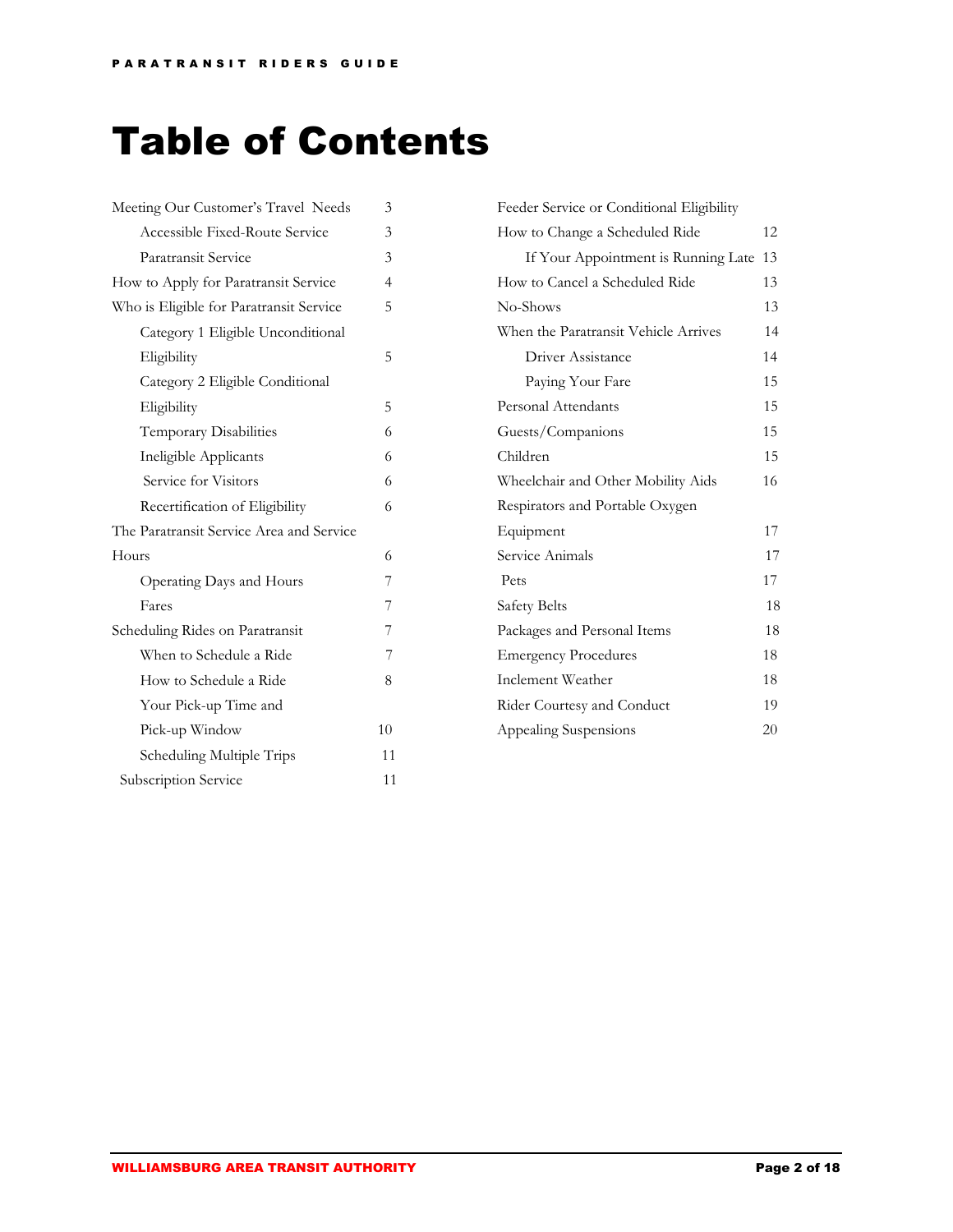# Meeting Our Customer's Travel Needs

# Accessible Fixed-Route Bus Service

Williamsburg Area Transit Authority (WATA) is committed to providing a seamless transportation system for everyone. All "fixed-route buses" operating on our regular schedule are equipped with low-floors and are wheelchair accessible to better serve our customers.

For the benefit of all our customers (or riders/passengers) on our fixed-route buses, audio announcements of stops help riders recognize their bus stop or point of transfer. Near the entrance to the bus a limited number of seats are designated for persons who have disabilities. These spaces are also reserved for persons using wheelchairs to provide a safe and secure ride.

WATA provides reduced-fare cards (half the standard fare) for disabled riders to ride our fixed route buses. This fare allows an individual with disabilities to travel at a discounted rate when utilizing WATA's fixed-route service.

For route and scheduling information, or any questions you may have about using WATA fixed-route services, go to [www.goWATA.org](http://www.gowata.org/) or call 757-220-5493.

# Paratransit Service

For riders who have a disability that prevents them from making some or all of their trips on fixedroute buses, WATA offers ADA Paratransit ("Paratransit"), an origin-to-destination service named because it is provided to meet the requirements of the Americans with Disabilities Act of 1990 (or ADA). The service is provided with lift-equipped accessible vehicles and scheduled through WATA. Route- Deviated service uses the same fixed route vehicle as the regular route service and the vehicle will deviate from the route up to  $\frac{3}{4}$  of a mile to drop off or pickup an ADA approved passenger. This service operates in the same areas (within 3/4 miles radius of our fixed-routes) and during the same days and hours as the fixed-route bus service. The service can be used for any trip purpose, except for emergency trips to the hospital or return after surgery, and calling further in advance will ensure you get the time you need. After scheduling your trip, the vehicle may arrive 15 minutes prior to, or up to 15 minutes after, your scheduled time as we add other customers on our vehicles to ride together. Please be ready at least 15 minutes in advance of your pick up time..

If you still have questions after reading this Guide, please call the WATA office at 757-220-5493, and press the extension for Paratransit. Upon request, copies of this Guide can also be provided in electronic format or other accessible format.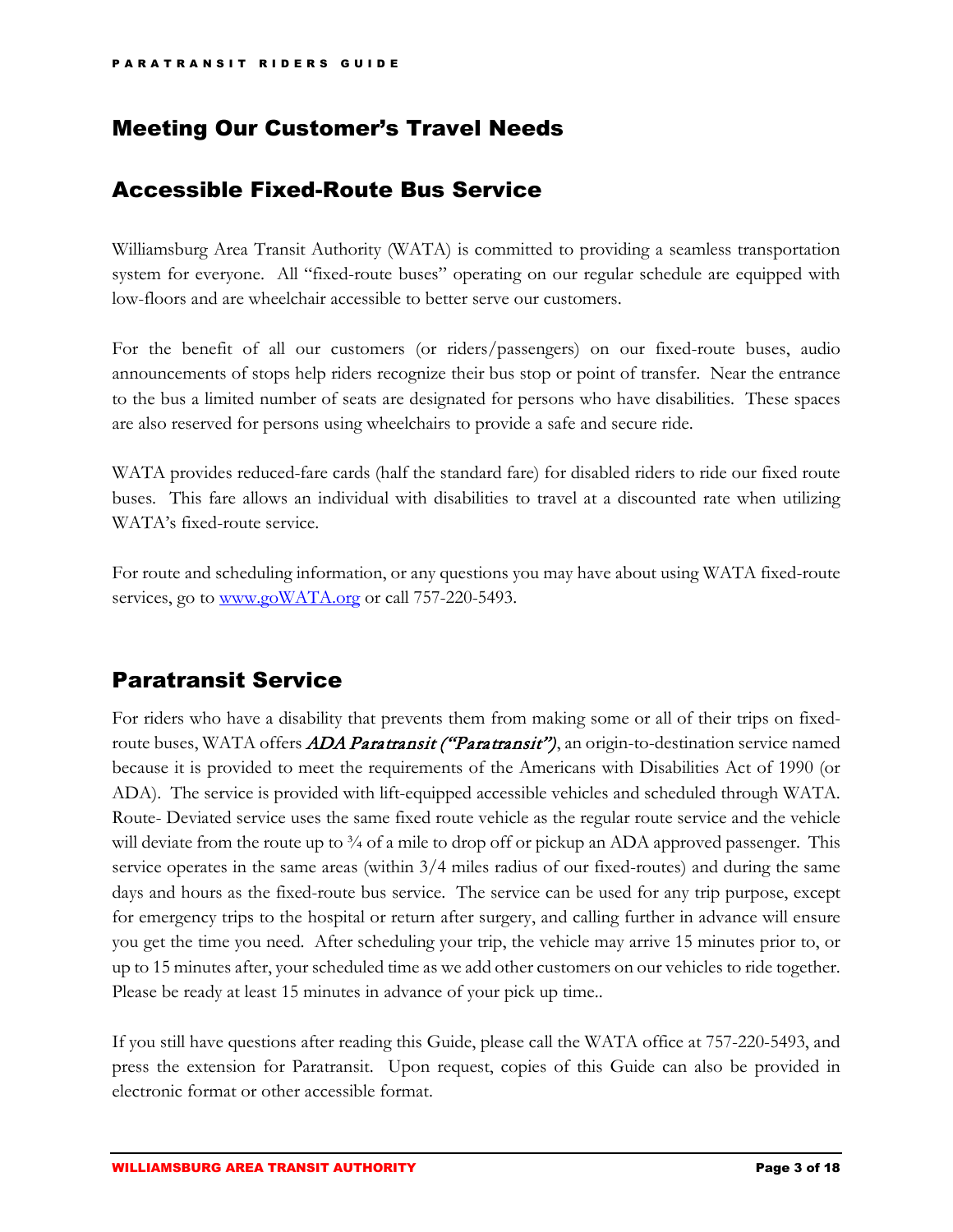# How to Apply for Paratransit Service

Individuals interested in using Paratransit must first be determined eligible for the service. The eligibility review considers each person's functional ability to use WATA fixed-route bus service. If a disability prevents you from using fixed-route buses under normal conditions, you will be determined "**Unconditionally Eligible**." If you can use the fixed-route buses some of the time, but not at other times, you will be determined "**Conditionally Eligible**" for those trips that you cannot make by bus. If you are found eligible and require temporary access to the service, you will be found **"Temporary Eligible"**. Please see below for further information regarding the categories.

To receive information about the eligibility process, call the WATA office and ask to have the Paratransit eligibility information emailed or mailed to you. Once you have reviewed the eligibility information and feel you may be eligible for Paratransit service, complete the application and send it to "WATA Paratransit, 7239 Pocahontas Trail, Williamsburg, VA. 23185". Once a review of the application is completed, an in-person interview and assessment will be scheduled. If you need assistance in filling out the application, it can be provided at the time of your appointment.

Your interview will be scheduled at a time that is mutually convenient for you and WATA. If you need transportation to and from the interview, ask when you make your appointment and free transportation will be provided for you. Your functional abilities will be reviewed at the time of the interview. The application is designed to gather information from the applicant regarding his/her disability and the applicant's own assessment of his/her environmental and functional ability to use WATA's fixed-route service. The person who interviews you will discuss your travel abilities and needs in detail. You can also ask any questions you have about the service. At the interview, you may be asked to take a "mock" bus trip. This will give us a better idea of your travel abilities and may take about 30 minutes.

You will be notified in writing of your eligibility status within 21 days after the interview. If deemed eligible, you will also receive a Paratransit Eligibility Card.. This card may be used to identify you as an eligible Paratransit rider in WATA's service area or other transit system's ADA-compliant services (See Service to Visitors, page 6). If a decision is not made within 21 days, Paratransit service will be provided until a final decision is made. **If your application is rejected, you can appeal the decision to a review panel**.

# Who is Eligible for Paratransit Service?

The ADA regulations provide that a person may be eligible for Paratransit services under one of the following categories: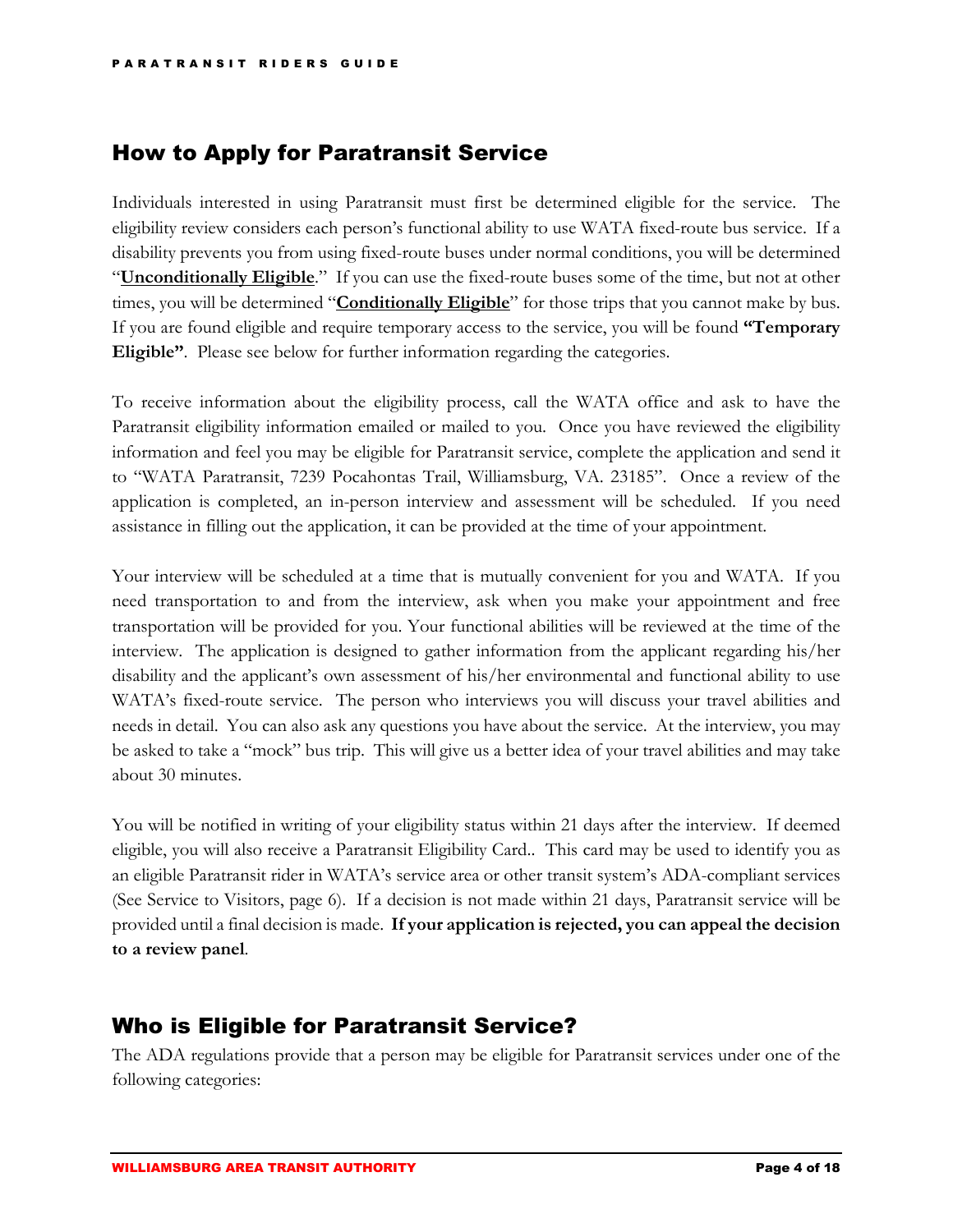# I. Category 1 Eligibility (Unconditional Eligibility):

The first category of eligibility includes those persons who are unable to fully utilize accessible fixedroute bus services for any trip. Included in this category is:

"Any individual with a disability who is unable, as a result of a physical or mental impairment (including a vision impairment), and without the assistance of another individual (except the operator of a wheelchair lift or other boarding assistance device), to board, ride, or disembark from any bus on the system which is readily accessible to and usable by individuals with disabilities." (Section 37.123(e)(1) of the ADA regulations)

This applies to an individual who cannot independently negotiate the fixed-route bus system (board, ride, or disembark from a bus).

# II. Category 2 Eligibility (Conditional Eligibility):

The second category of eligibility (trip by trip) is for individuals who can ride the fixed route buses under certain circumstances and includes:

"Any individual with a disability who has a specific impairment-related condition which prevents such individual from traveling to a boarding location or from a disembarking location on such system." (Section 37.123(e)(3) of the ADA regulations).

This applies to an individual who, because of his/her disability, cannot access a bus stop or board the fixed-route bus system and cannot access his/her final destination after disembarking from a fixedroute bus. Eligibility, in this category, is determined each time the eligible customer requests a ride. Two important qualifiers to this category are included in the regulations. First, environmental conditions and architectural barriers not under the control of the public entity do not, when considered alone, confer eligibility. *Inconvenience in using the fixed-route bus system is also not a basis for eligibility*

# Temporary Eligibility

Temporary eligibility is provided to customers who have a temporary disability that prevents them from using the WATA bus system. Eligibility will be provided for the expected duration of the disability.

# Ineligible Applicants

Applicants who complete an application and who are not found to be eligible will be notified and reminded that they may ride on the fully accessible fixed route buses at their convenience.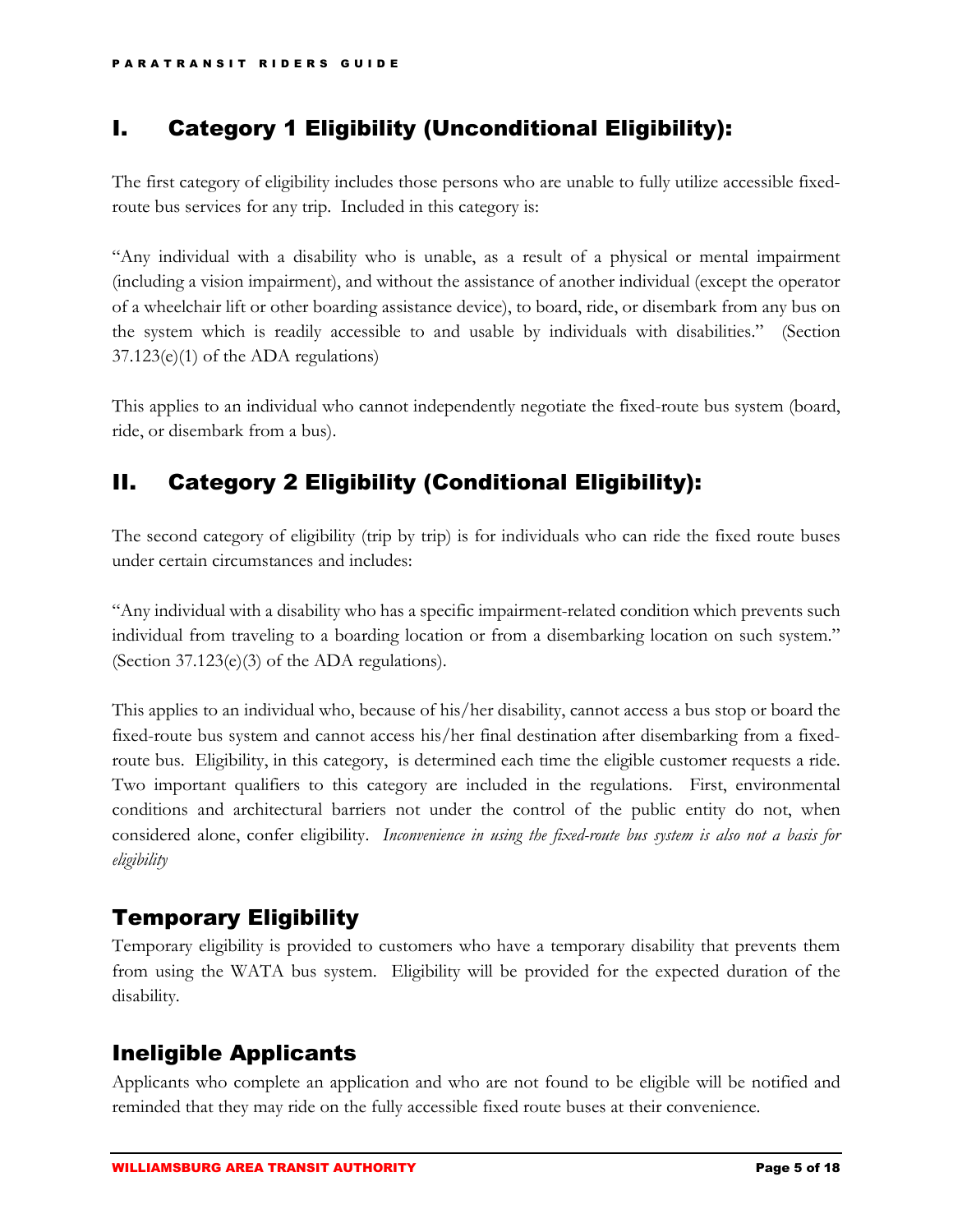# Service for Visitors

Visitors to the Greater Williamsburg area can use Paratransit for up to 21 days per 365-day period beginning with the visitor's first use of the service during such 365-day period. Any visitors presenting documentation that they are ADA-paratransit eligible in their home jurisdiction will be treated as eligible, and no further documentation may be required before paratransit service is provided. Visitors who do not have any certification of eligibility because they live in areas without public transit service may be asked to provide documentation regarding their health condition or disability that would meet the eligibility requirement. Customers who wish to receive service beyond this twenty-one (21) day period must apply for eligibility with WATA.

# Recertification of Eligibility

Each Paratransit customer must be recertified upon reaching his/her eligibility expiration date. It may also be necessary for WATA to require a rider to re-certify his/her eligibility. This request may occur when there is a status change of the customer, for example, if there is a change in disability. Typically, eligibility extends for three (3) years from certification. The customer's Paratransit Eligibility Letter and Card will indicate his/her paratransit eligibility expiration date. It is the customer's responsibility to reapply for services prior to his or her eligibility expiration date. If a customer fails to renew paratransit eligibility, he/she will be ineligible for service until he or she is determined eligible through the certification process.

### Appeals Process

- 1. Appeals must be filed within 60 days of the notice of suspension,
- 2. Appeals must be submitted to the Executive Director.
- 3. Williamsburg Area Transit Authority will present the individual and/or his or her representative an opportunity to be heard to present information and arguments.
- 4. Based on the information available, a decision will be made by the Executive Director.
- 5. The individual will be provided with written notification of the decision and the reasons for it.
- 6. Williamsburg Area Transit Authority is not required to provide ADA paratransit service pending determination. However, if a decision has not been made within 30 days of completion of the appeal process, service must be provided from that time unless the appeal is denied.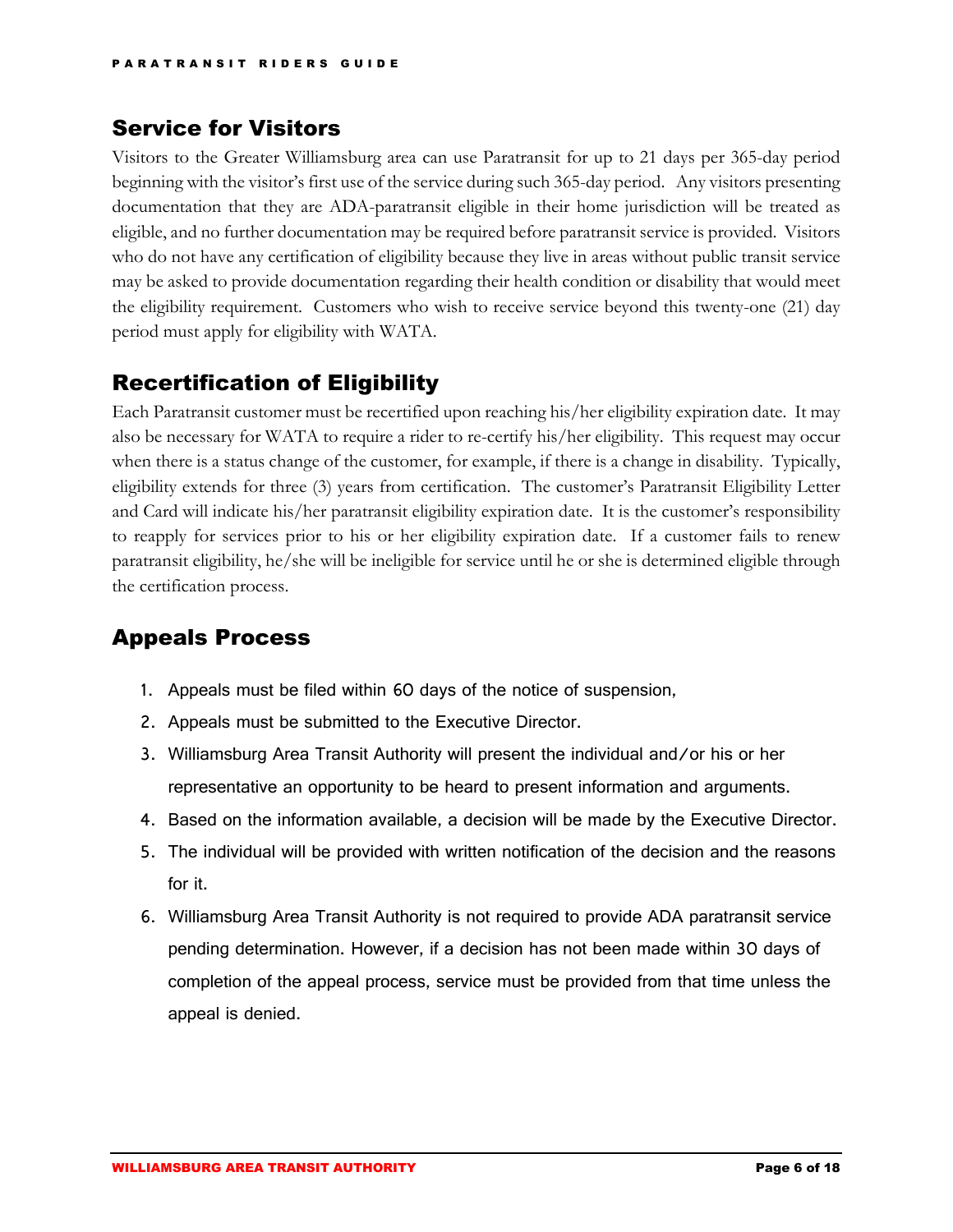#### Paratransit Service Area and Service Hours

The Paratransit service is designed to be "comparable to" (or similar to) WATA's fixed-route bus service. For this reason, an ADA Paratransit service transports riders to and from locations which are within a radius of three-quarters (3/4) of a mile of a bus route, and during the same days and

## Operating Days and Hours (hours may vary)

| Monday-Saturday      | Sunday             |
|----------------------|--------------------|
| $6:00a.m.-9:00 p.m.$ | 8:00a.m.-6:00 p.m. |

Services after core bus service hours (9:00 pm Monday to Saturday and 6:00 pm Sunday) are limited to the ¾ mile radius of the bus routes still in service.

Services are not provided on the following holidays:

| New Year's Day   | January 1                |
|------------------|--------------------------|
| Thanksgiving Day | 4th Thursday in November |
| Christmas Day    | December 25              |

#### Fares

According to the Americans with Disabilities Act, the maximum fare that can be charged for complementary paratransit service is twice the normal one-way fare for a fixed-route trip. The oneway fare for Paratransit service is \$3.00. **The fare must be paid by cash, check, or Handi-Ride ticket when boarding the vehicle**. If paying by cash, exact change is required. The drivers carry no change. WATA is not able to accept prepayment for future trips, nor do we allow a customer to pay after their trip.

A book of tickets may be purchased at the WATA offices at 7239 Pocahontas Trail., Williamsburg, Virginia, from 8 am to 5pm, Monday through Saturday. A book of 10 is \$30.

#### Scheduling Rides on Paratransit

#### When to Schedule a Ride

You can reserve a Paratransit trip from 1 to 14 days in advance of your trip unless you have recurring trips. The WATA Paratransit scheduling office is open Monday through Friday (except holidays) from 8:00 a.m. until 5:00 p.m., and a dispatcher is available on the weekends from 8:00 am. to 5:00 pm. The number to call is (757) 920-5800.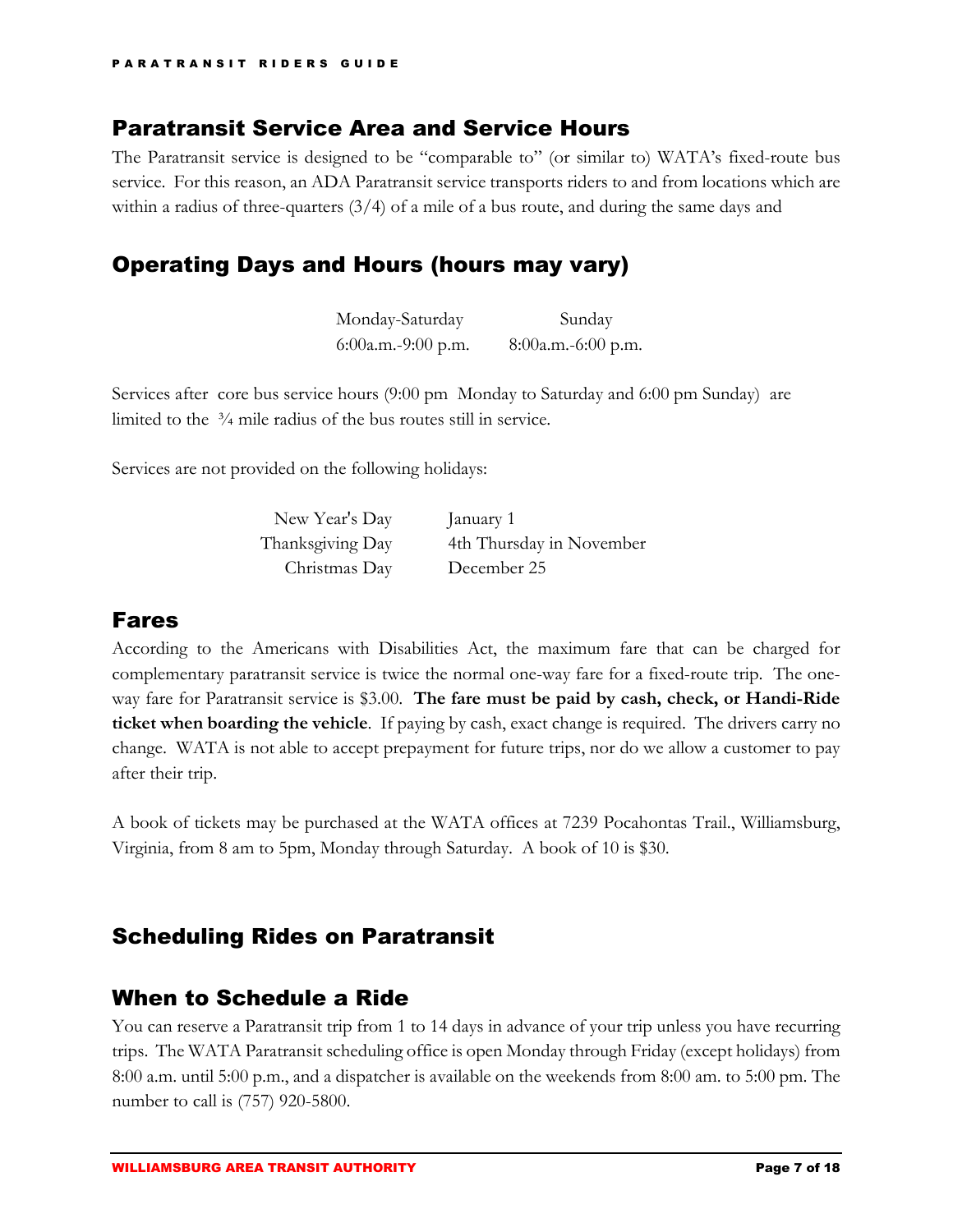#### PARATRANSIT RIDERS GUIDE

If you need to call on weekends or on a holiday to request a ride for the next day, you may need to use our phone answering system at (757) 920-5800 to record your request, and we will call you back as soon as possible to confirm your ride. Your trip will not be confirmed until someone notifies you that the trip was scheduled.

Please do not schedule a trip several days in advance if you are not sure if you will actually be going or if you are not sure of the time you want to go. We cannot guarantee any trips that require changing the trip details such as time, locations, etc. Reserving rides and cancelling them can affect the timeliness of other customers trips and can significantly increase the cost of the service.

**Scheduling Tip**: During the busiest scheduling times of the day (early mornings) you may be placed on hold until a WATA employee can assist you. If you are able, you may want to plan to place your trip request during the middle of the day when the phone lines are generally open.

### How to Schedule a Ride

To request a trip, call the WATA Customer Service Office at 757-920-5800.

The Transit Assistant will guide you through the process of scheduling your ride. Please have this information ready before you call:

- 1. **Your First** and Last Name.
- 2. **The date** and day of the week you need to ride.
- 3. **The complete street address** including the building number and specific entrance or side of building if there are multiple entryways where you need to be picked up.
- 4. **The complete street address** including building number where you need to be dropped off.
- 5. **The time** you would like to arrive or the appointment time, if applicable.
- 6. **The time** you will be ready to be picked up for a return trip. \* If you are going to a doctor's appointment you can tell us an approximate time and then call us when you are ready (See Will Call's).

 \* Let us know if you won't be available before your pickup time, such as getting out of work. We won't come early if you tell us.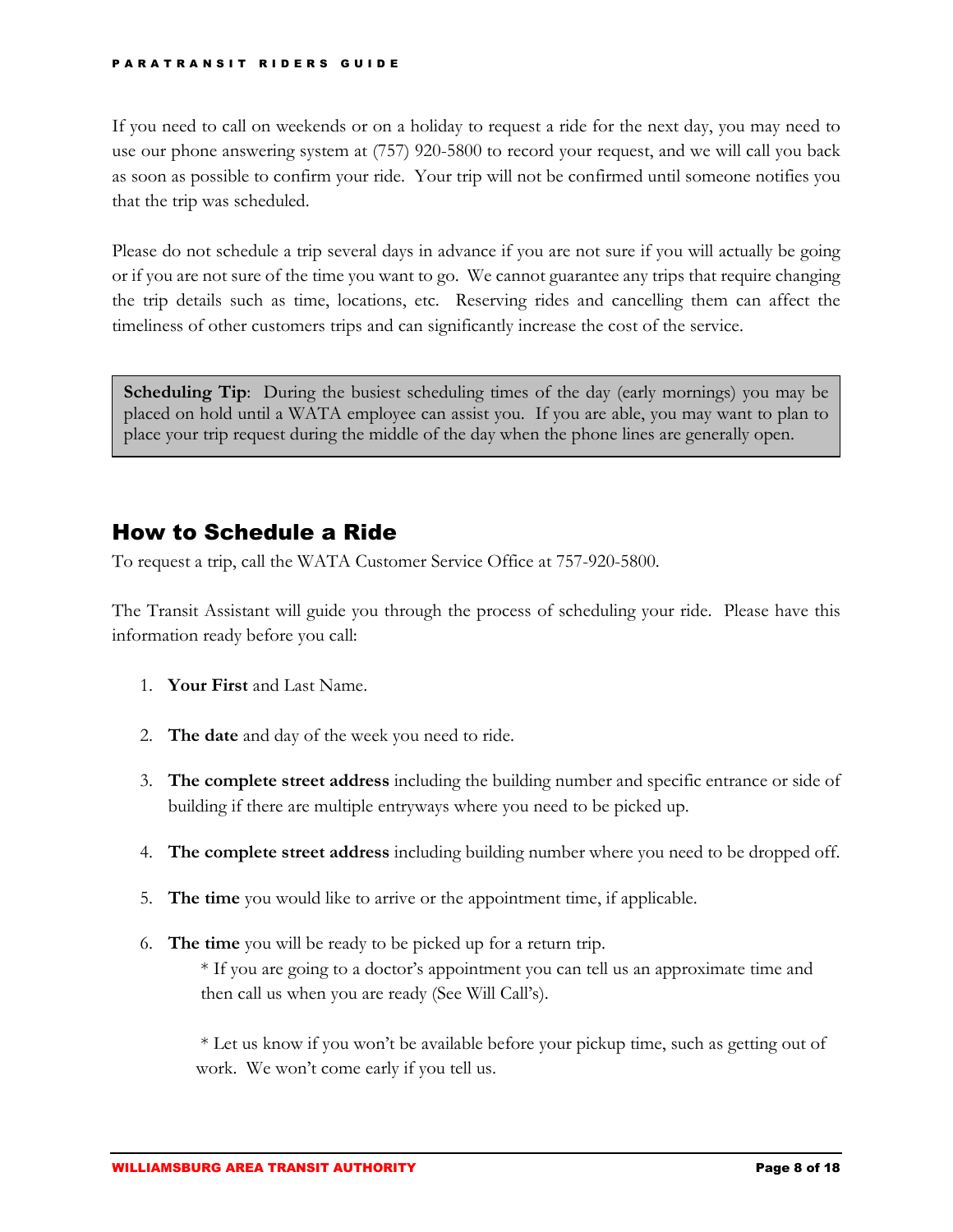- 7. If you will be using a **mobility aid** such as a wheelchair, walker, or scooter, or if you will need to use the wheelchair lift.
- 8. If a **personal care attendant** will be traveling with you.
- 9. If a **guest or child** under the age of five (5) will be traveling with you.
- 10. If a **service animal** will be riding with you.
- 11. **Any other information** you feel we should know to serve you safely and comfortably.

We will coordinate the pick-up time with you based on our availability. Remember this is a sharedride program so your pickup time may vary by up to one hour to accommodate other passengers, and you may share a ride while we transport other customers to their destinations.

#### **Scheduling Tips**:

- Schedule your return trip later if you are not sure when you will be done.
- − If you are not ready within 5 minutes of the bus arriving, the driver will be told to go to their next pickup so they do not miss their next customer.
- If you have an appointment, allow extra time to get to and from the Paratransit vehicle. For example, if you have an appointment at 9:00 a.m., you might want to tell the Transit Assistant you would like to arrive no later than 8:45 a.m.
- Similarly, give yourself time to get to the Paratransit vehicle for your return trip. For example, if you work until 5:00 p.m., you might want to ask the Transit Assistant for a 5:15 p.m. pick-up to give you time to get to the vehicle.
- If you cannot be picked up earlier to return, than a certain time (for example, you cannot be picked up from work until 5:15 p.m.), tell the Transit Assistant when scheduling the trip.
- − If you can be flexible about your travel times, let the Transit Assistant know this.
- − If you know that another Paratransit customer who lives near you will be traveling to the same place at the same time, and you would like to travel with them, mention this when you call to request your ride. The Transit Assistant can check to see if your rides can be combined (although this may not always be possible).

After the passenger has provided the above trip information, the Transit Assistant will provide the passenger with their trip options. We will make every effort to offer a pick-up and drop-off time that is as close as possible to the times requested. We strive to be able to do that within 1 hour of the requested time. Since Paratransit is a *shared-ride service*, other customers may need to be scheduled on the same vehicle. It may be necessary for WATA to get the passenger to their appointment earlier or pick them up for a return later than you requested.

The Transit Assistant will offer a pick-up time. You can accept or ask for another. The *Paratransit* vehicle might arrive up to 15 minutes before your pick-up time, and up to 15 minutes after your pick-up time. This is called the 30-minute Pick-up Window*.* This window of time is needed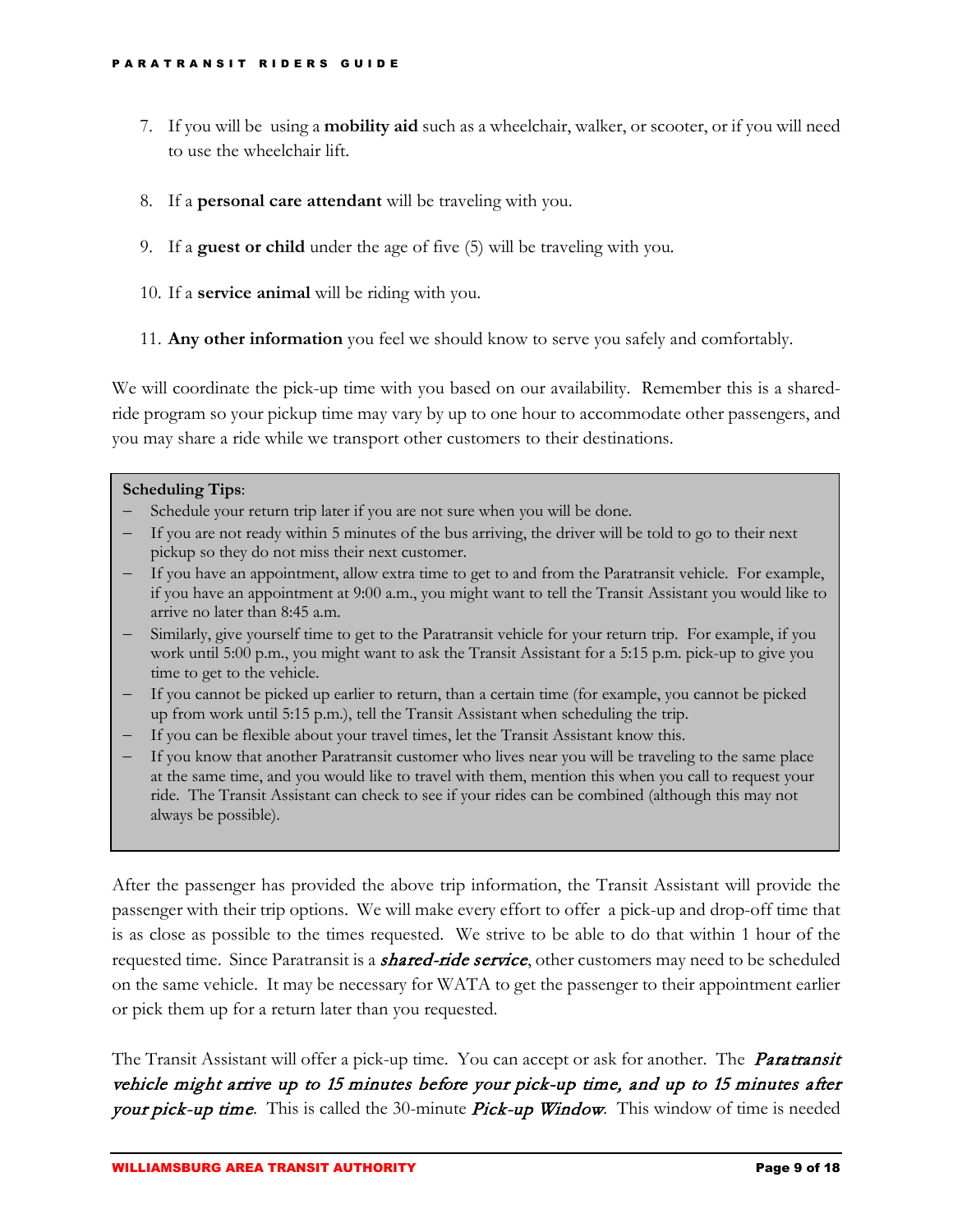to group passengers and to accommodate unexpected traffic conditions, weather conditions, or other delays and schedule changes. It is important that you be ready to meet the Paratransit vehicle during this 30-minute "window".

To ensure that the scheduling options that are offered will meet your needs, WATA has established the following guidelines for the Paratransit scheduling process:

- Every effort will be made to schedule your trip so the bus do not arrive more than 10 minutes before your requested pick-up time and no later than your requested drop-off time.
- Every effort will be made to schedule a return pick-up no later than 30 minutes after the time you have requested and no earlier than the time you have requested.
- Every effort will be made for will call return trips to be picked up within 45 minutes of the phone call request.
- Every effort will be made to schedule trips so that the travel times are comparable to the time it would take to complete the trip by fixed-route bus.

Out of courtesy for other Paratransit customers who are scheduled on the same vehicle, the driver will wait no longer than five (5) minutes after their arrival time within the pick-up window. The vehicle will depart when the five-minute period is up.

If a customer has not boarded the vehicle within five (5) minutes after the vehicle arrives, the driver will be instructed to move on.**.** The trip will be considered a No-Show. If the passenger still needs a trip later in the day, they need to call the office and see if the time is still available, though there are no guarantees. It is the customer's responsibility to be ready, and prepared to board when the vehicle arrives, so that we can serve everyone with the highest level of service.

**Scheduling Tips**: When you call to schedule trips, have a pen and paper handy so you can write down all important information. If you are scheduling several trips, have all of the information for each trip available before you call. This will help the Transit Assistant to serve you efficiently.

### Subscription Service

If you need a ride to the *same place*, at the *same time*, at least once a week, on an on-going basis, "Subscription Service" is offered as a privilege to help meet the passenger's scheduling and transit needs. This service allows a passenger to schedule their on-going trips with one call. The passenger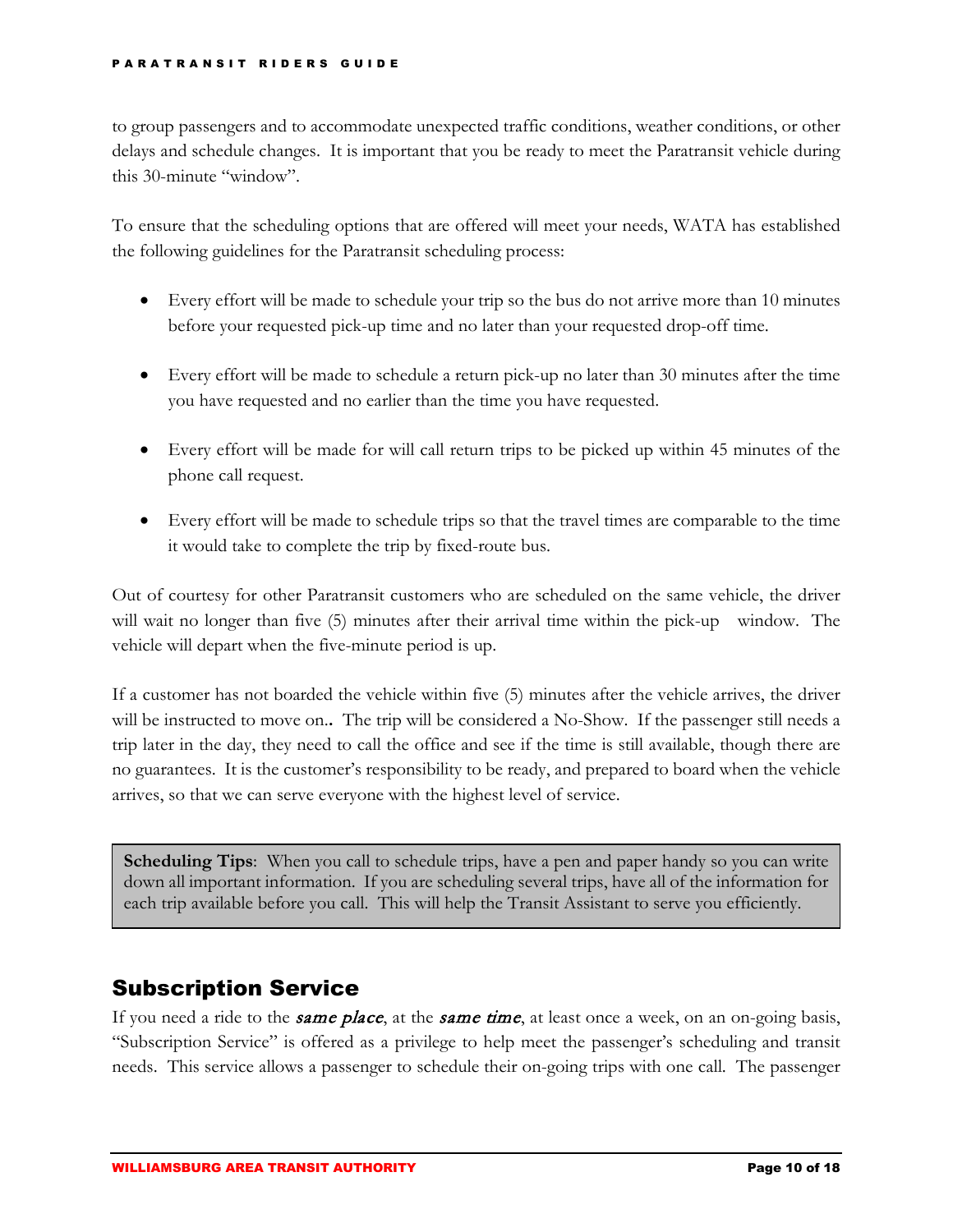will then be automatically placed on the schedule each week. Ask the Transit Assistant for more details regarding this option.

This service is a privilege. If a passenger is receiving "Subscription Service," it is important to *let* WATA know immediately if you do not need a ride on a particular pre-scheduled day. This way, WATA can make the adjustment on our paratransit service schedule in advance. For example, if you have "Subscription Service" for a trip to school each weekday, call us in advance of holiday and vacation times when school is not in session. This will help us avoid unnecessary trips or missed connections.

Based on demand, it may be necessary to limit the number of subscription trips that we provide to allow for providing service to the greatest number of customers. If this happens, your request may be resubmitted later if the time slot becomes available..

# Feeder and Deviated Services for Conditional Eligibility

A rider who is conditionally eligible for Paratransit service may be provided deviated fixed-route service. If you are able to use fixed-route buses, but you have difficulty getting to and from the bus stops, "feeder service" may be provided to get you to or from a fixed-route bus stop. A Paratransit vehicle can take you to a nearby bus stop for you to transfer and then pick you up at this stop when you return. Regular service charges for both the fixed route and paratransit services apply. This transfer allows customers full access to all our fixed routes.

### How to Change a Scheduled Ride

If your plans change and you need to adjust your ride times or location, call WATA's Customer Service Office at 757-920-5800 at least one day before your trip to reschedule your trip. Unfortunately, we cannot guarantee we can accommodate all changes though we will work hard to adjust your schedule to best meet your needs. Remember, to call during business hours. Calling outside of business hours should only be for same day emergencies, trip cancellations, or to request to change a same day trip.

If a passenger calls on a Saturday, Sunday, or on holidays to change or request a ride for the same or next day only, an answering machine will take the information and we will call you back that evening to confirm your trip. If you do not hear from us, assume your trip was not scheduled at your requested time and call us back in case your information was misplaced.

Tell the Transit Assistant you would like to change a ride that has already been scheduled. The Transit Assistant will ask you:

1. Your first and last name.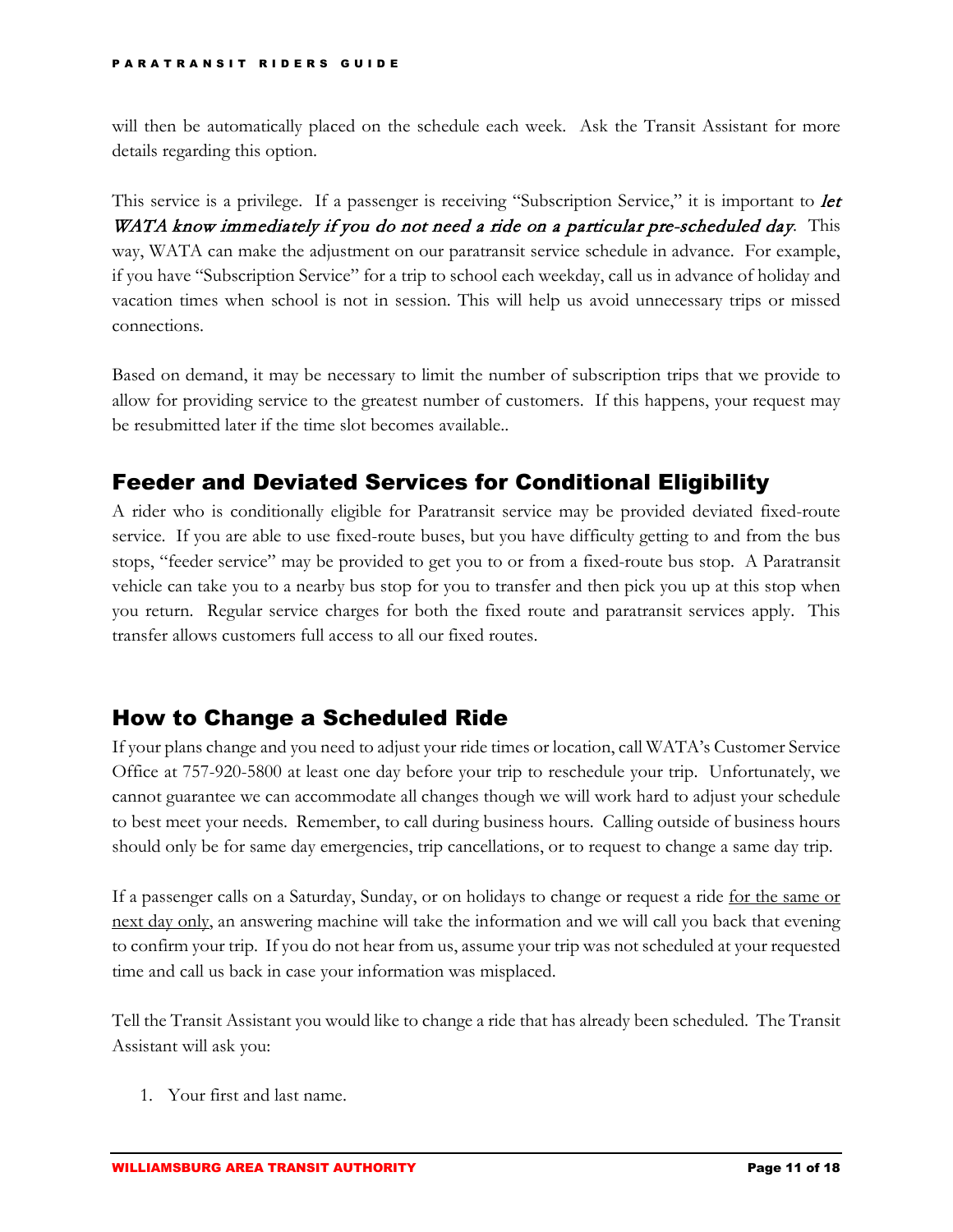- 2. The date and time of the trip you are calling to change.
- 3. The new times or location that you would like to schedule, or changes you would like to make.

We will always try to accommodate your needs, but changes to your original ride request may result in adjustment to your pick-up times.

**Note: Staff may not be able to change pick-up times or pick-up/drop-off locations on the day of your ride. Call to check.**

### If Your Appointment is Running Late

Passengers may occasionally have circumstances outside of his/her control that can cause delays at a scheduled appointment. If your appointment is running later than you expected and there is a chance you will not be ready for your scheduled return trip (or if you have missed the bus), call the Customer Service Office before the pickup time, or as soon as possible, to discuss your situation. The Transit Assistant can then coordinate your request to the driver. You will be asked:

- 1. Your name
- 2. The time of your scheduled return trip.

Every effort will be made to adjust your return trip pick-up time and assign another bus to pick you up at a later time. **Since schedules are set the day before, there may be a delay before a vehicle is available to accommodate your new trip, or another bus may not be available. If a bus was en route to your pickup location before you call, the trip will be considered a No-Show unless the situation was uncontrollable by the customer.**

Remember: Allow extra time for appointments that may take longer than expected. This will reduce the unnecessary cost of sending an additional vehicle.

NOTE: If you call to change your appointment because you are running late, you may have to wait considerable time for the next available vehicle.

### How to Cancel a Scheduled Ride

If you have scheduled a ride that you no longer need, please call the Customer Service Office as soon as you know or a**t least one business day in advance** of your scheduled pick-up time.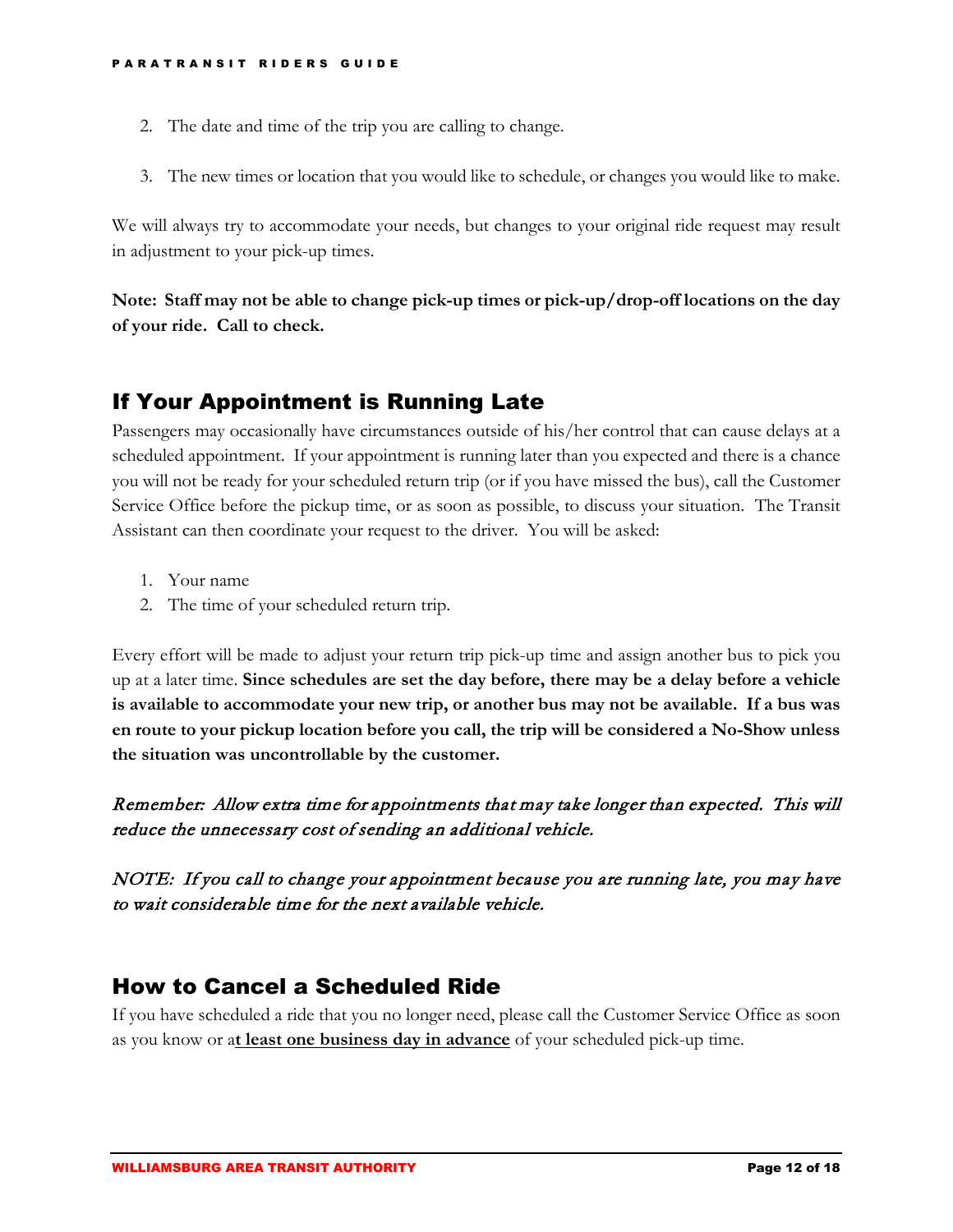**If you need to cancel a trip on the day of your ride, please make every effort to call at least one hour before your scheduled pick-up time so that the driver can be notified in time to not make the trip unnecessarily and so you as the scheduled passenger, are not considered a "no-show" and charged. Early cancellations also allows other customers to use that time on the bus.**

#### No-Shows

A "no-show" occurs when:

- After scheduling a trip, the customer no longer needs the ride and fails to call and cancel before the vehicle is en route to the pickup point.
- The vehicle arrives within the ready window, waits for five (5) minutes, but the customer is not available or ready to depart at the requested pickup location.

If a schedule delay, bad weather, or breakdown causes the paratransit bus to be late or to miss a pickup and the passenger makes other travel arrangements, please let us know and if the passenger would or would not like a return ride.

#### When the Paratransit Vehicle Arrives

The Paratransit driver will pull the vehicle up to the door as close to the front of the pick-up address you provided. Please be on the lookout as they may be at a different entrance. The vehicle may arrive up to 15 minutes before your request and up to 15 minutes after your return time. Please be ready to board when the vehicle arrives so that the driver can stay on schedule for all customers. Please wait in an area where you can see or hear the vehicle arrive or where the driver will be able to see you. The driver is not permitted to honk the horn to let you know the vehicle has arrived and drivers cannot search facilities to locate someone who is not visible at the door.

If you think it may be difficult for you to know when the Paratransit vehicle arrives (because of the passenger's disability, or where the passenger is being picked up), please let us know. We will work with you to figure out ways that we can help alert you to when vehicles arrive, if at all possible.

### Driver Assistance

Paratransit is an origin-to-destination service. Drivers are not permitted to assist riders inside facilities. If requested, drivers will assist you as you enter and exit the vehicle. Drivers also operate the wheelchair ramp or lift and will assist customers with the securement of wheelchairs and mobility aids, or with seat belts. Please bring only what you can carry on or off in one trip. Drivers do not provide assistance loading or unloading groceries or other packages.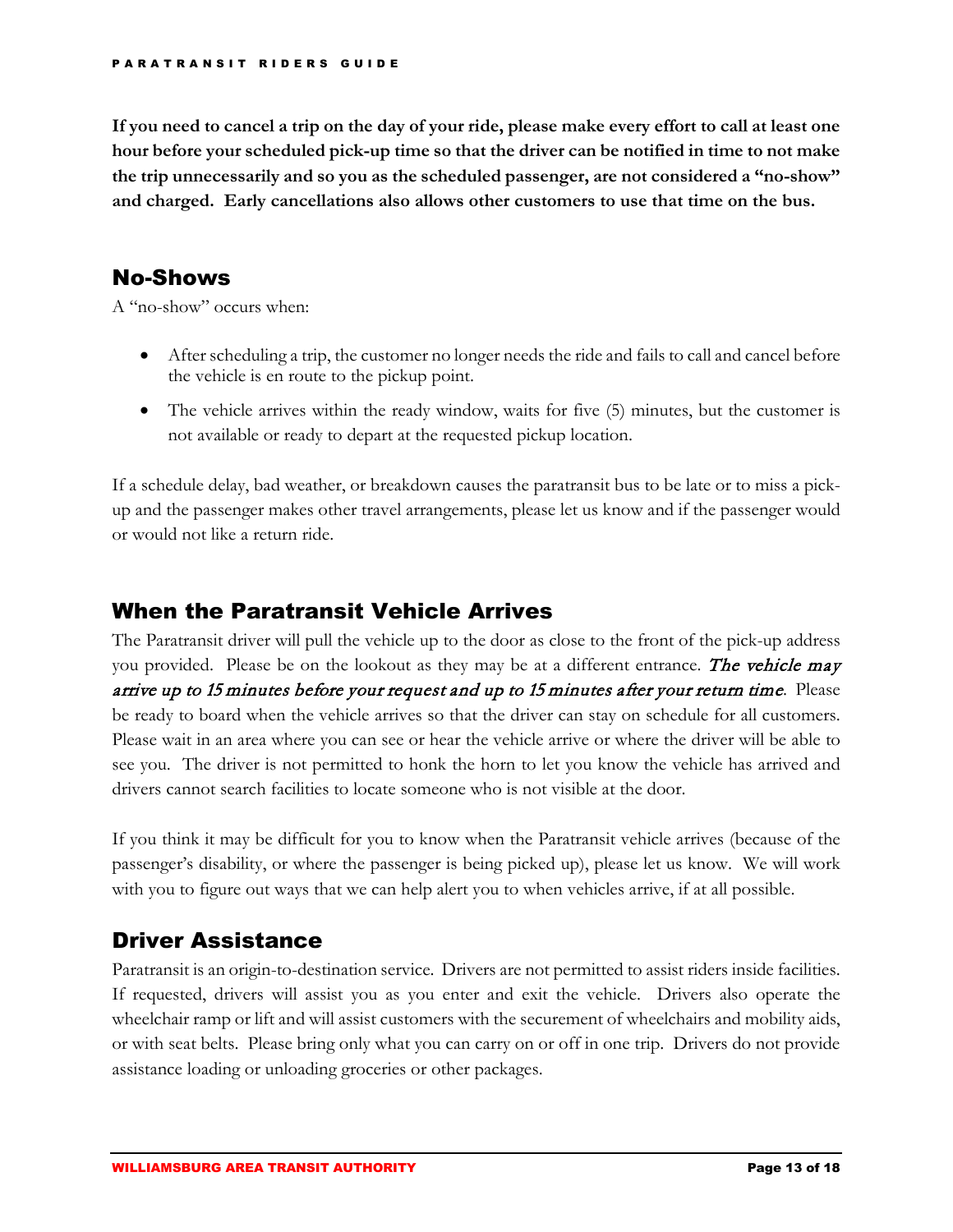If you need assistance getting from your departure point to the vehicle, or loading or unloading items, please arrange to have a personal care attendant other than the driver assist you.

# Paying Your Fare

Fares must be paid when the passenger boards the vehicle. If the passenger does not pay, the driver will refuse to provide the ride and the trip will be considered a No-Show. Please provide exact fare or a ticket.

### Personal Care Attendants

A Personal Care Attendant (PCA) is someone the passenger needs to bring to assist with life sustaining activities. PCAs are not required to pay a fare when traveling with the passenger if they were scheduled with you for the trip and are required for your trip. PCAs must get on and off the bus at the same place(s) and time(s) as you.

# Guests/Companions

A guest/companion is someone the passenger wants to bring along to share the trip. Guests/companions must pay a regular fare when accompanying the passenger and must get on and off the vehicle at the same place(s) and time(s) as the passenger.

The passenger will need to tell the Transit Assistant when scheduling a trip that one or more guests/companions will be travelling to ensure there will be space on the vehicle. Drivers cannot pickup any additional riders who do not have a reservation.

**If the passenger makes a reservation, they are entitled to bring one guest/companion with them. Additional fare paying guests/companions will be accommodated if there is enough space on the vehicle.**

# Children

All children twelve (12) years of age and under, must be accompanied by an adult. If traveling with an eligible fare-paying adult, children under twelve (12) do not need to pay a fare.

Children twelve (12) years of age and under will be considered for Paratransit eligibility based on the functional ability of both the accompanying adult and child (as a team) to use fixed-route bus service. When an eligible child is traveling with an adult (who is serving as a personal care attendant), a fare must be paid for the child and the attendant rides free.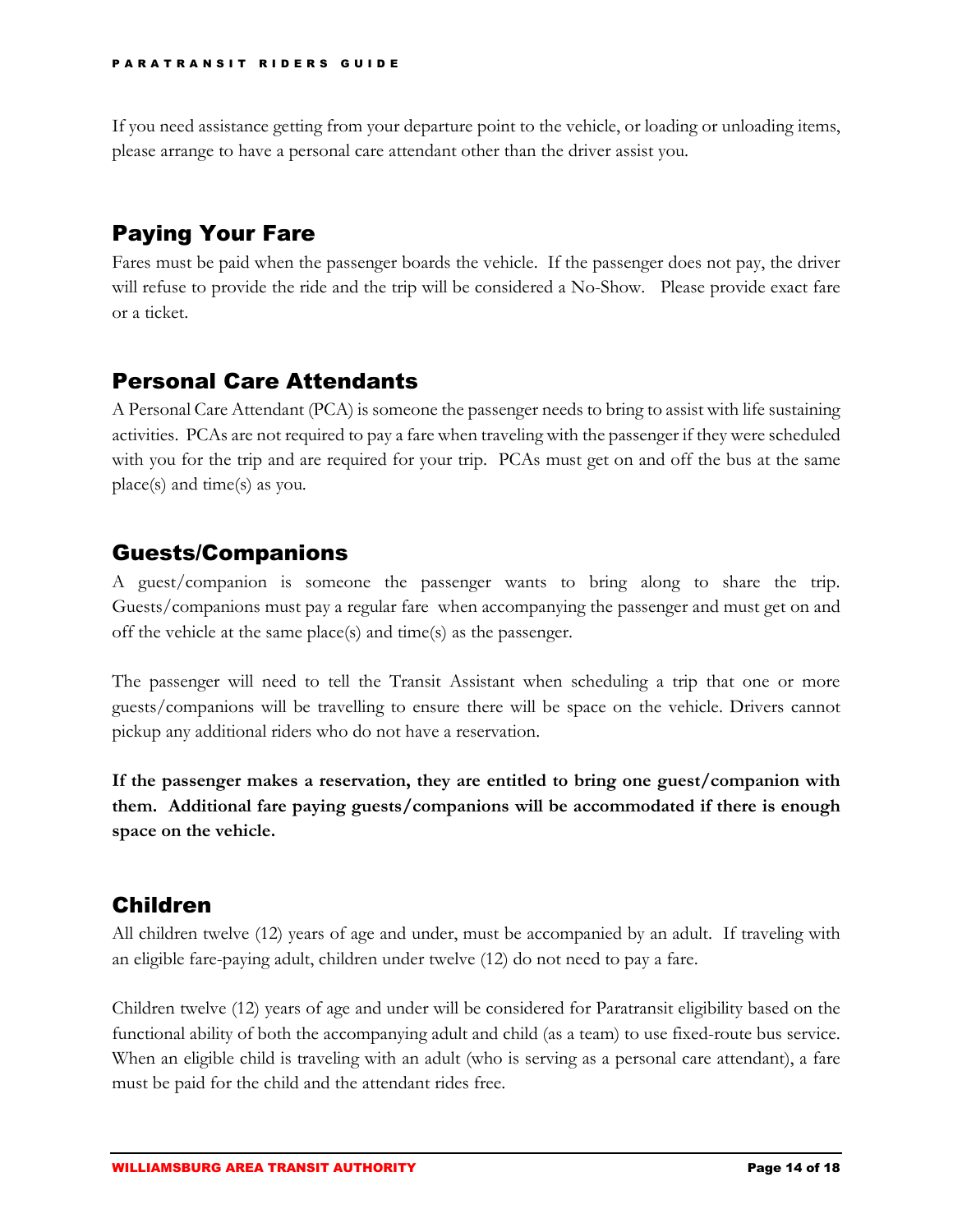#### PARATRANSIT RIDERS GUIDE

In addition, children under five (5) years of age (or under 80 pounds) must travel in an approved child seat provided by the rider. WATA requires the accompanying adult provide an appropriate legal car seat. WATA does not provide any car seats, and does not accept any liabilities for any failures of the car seat.

An adult accompanying a child on Paratransit is responsible for the child at all times. Drivers can assist with securing child seats but are not permitted to carry children on or off the vehicle. If assistance with the child is needed, please bring a guest companion.

### Wheelchairs and other Mobility Aids

Paratransit vehicles are designed to accommodate most wheelchairs and mobility aids. The operator must be allowed to properly secure the device and also the rider using securement straps including the lap belt for everyone's safety.

#### Respirators and Portable Oxygen Equipment

Portable oxygen equipment and portable respirators are permitted on the bus if they are able to be secured. The driver will assist the passenger in securing this equipment on the vehicle. Drivers are not permitted, however, to assist in using this equipment. If assistance with portable life support equipment is needed, please arrange to bring a qualified attendant along with you. If any hazardous material equipment is not able to be securely fastened, WATA will refuse to transport the passenger for everyone's safety.

# Service Animals

Riders may travel with a service animal. Service animals include guide dogs, signal dogs, and other animals trained to work or perform tasks for persons with disabilities. Please inform the Transit Assistant when scheduling a ride if a service animal will be traveling, and any space or other requirements they may have. The passenger is responsible for managing their service animal including keeping them out of other passengers way and ensuring they are not aggressive toward anyone.

# Safety Belts

For your safety and security, WATA requires use of the safety belts and requires passengers to remain seated while the vehicle is in motion.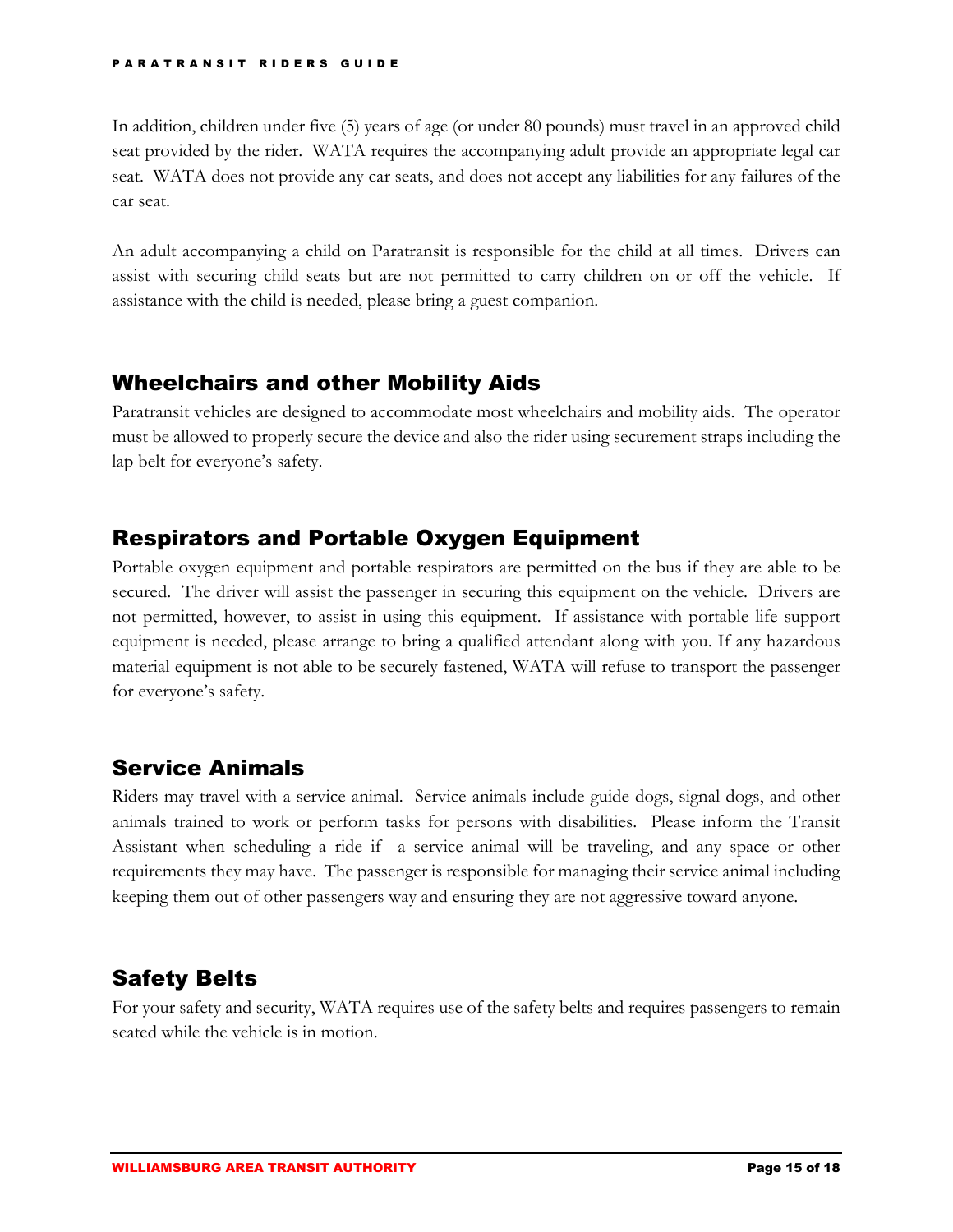#### Packages and Personal Items

Grocery bags, luggage, or other packages or personal items are permitted on the bus. Drivers are not permitted to assist with loading and unloading of packages and personal items. Please do not plan to bring more than the passenger and/or the assistant who is traveling with you can manage without delaying the vehicle. Also, this is a shared-ride service and space is limited. Shopping carts are not permitted on vehicles, but personal collapsible carts are permitted if they can be secured.

#### Emergency Procedures

In the event of an accident or emergency, please remain calm and follow the instructions of the driver. They have been trained to handle emergency situations and will know how to handle the situation.

A rider who becomes ill, or notices another rider who may be ill, should immediately inform the driver.

If a rider, due to their disability, has to be met when they are dropped off and no one is there when the bus arrives, the rider will be transported back to the WATA office (or to another safe location) and the rider's guardian or caregiver will be notified and required to pick up the rider or to make other transportation arrangements. If we are unable to contact the guardian or caregiver, WATA will attempt to contact an individual listed on the Emergency Contact list on file before contacting authorities.

#### Inclement Weather

WATA reserves the right to suspend, modify, or cancel service during times of hazardous weather conditions that may jeopardize the safety of our riders and employees. On severe weather days, listen to WTKR Channel 3 television, or WATA's Customer Service for closure reports.

# Rider Courtesy and Conduct

WATA has a list of commonsense rules to ensure the safety of all riders, drivers, and those around us. We ask that riders, their personal care attendants, and any guest companion(s) traveling with riders observe the following Rules of Conduct:

- No smoking in the vehicles.
- Riders shall maintain appropriate, reasonable personal hygiene.
- No eating or drinking on board (unless required for health reasons, and noted in the file).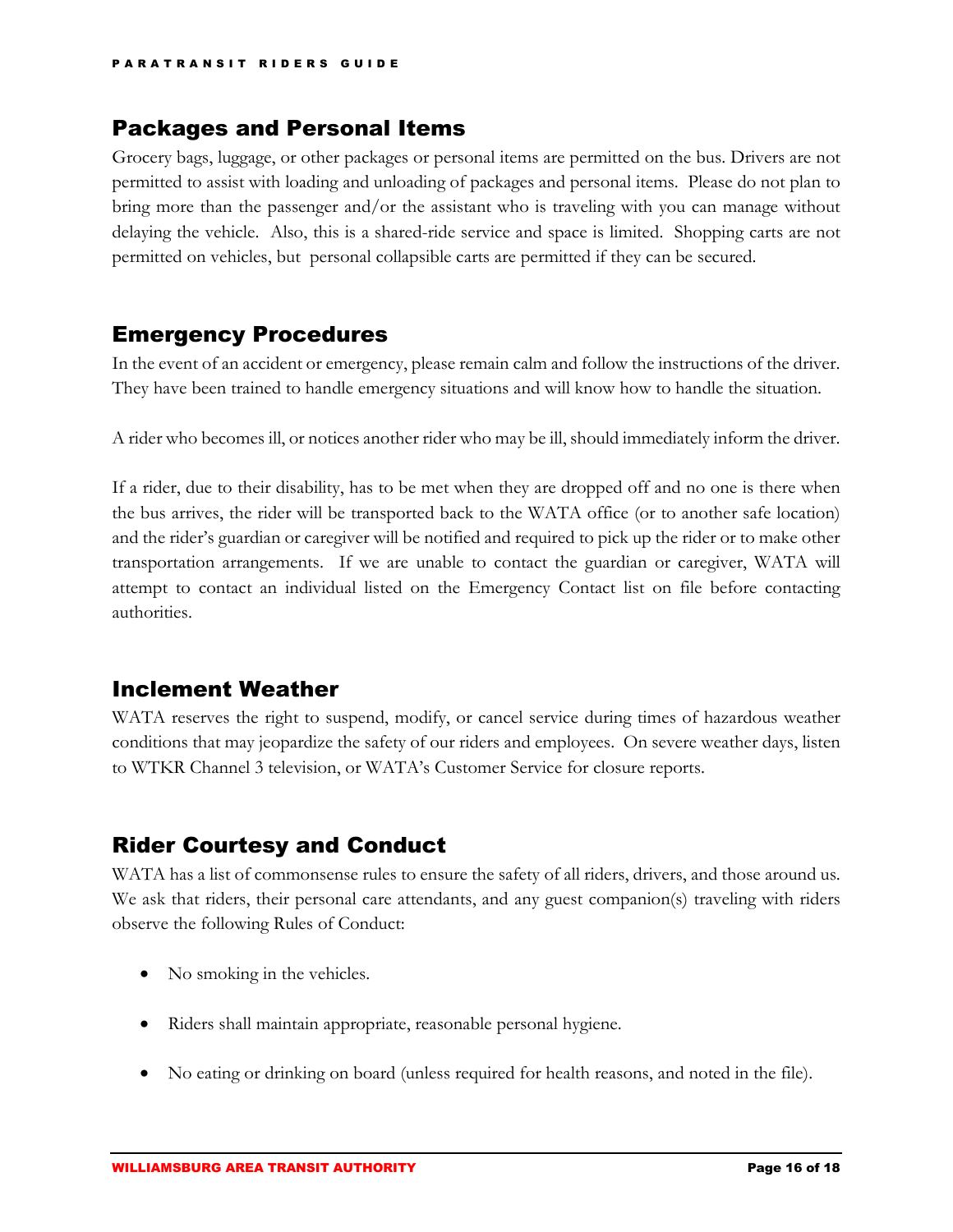- No riding with open alcohol containers or illegal drugs.
- No abusive, threatening, or obscene language or actions.
- No deliberate fare evasion.
- No physical or verbal abuse of another rider or driver.
- Do not pet guide dogs or other service animals without the permission of the owner.
- Music/audio devices must be used with earplugs or headphones, and the external volume kept at a low level so as not to affect other passengers or the driver.
- No operating or tampering with any vehicle equipment.
- Littering is prohibited.
- Shirts and shoes or other footwear must be worn.
- Baby strollers must be folded and stowed so as not to block the aisle, take up seats, or cause injury to persons on the bus.
- Heads, arms, and other body parts must be kept inside the bus at all times.
- Objects must not be thrown from the bus window.
- Parents must control children to maintain safety and courtesy for everyone..
- Federal regulations prohibit the transportation of flammable or explosive materials on transit vehicles.
- Concealed weapons are prohibited on WATA buses, given all regulations are followed.. WATA will comply with Virginia's Open Carrying of Weapons Law.

Riders or their personal care attendants, or companions traveling with riders who violate rules of safety, courtesy, and conduct may be subject to penalties up to and including suspension of service.

Riders or their personal care attendants, or companions traveling with them who engage in physical or verbal abuse or cause injury to another rider or driver, or who engage in other illegal activities, may